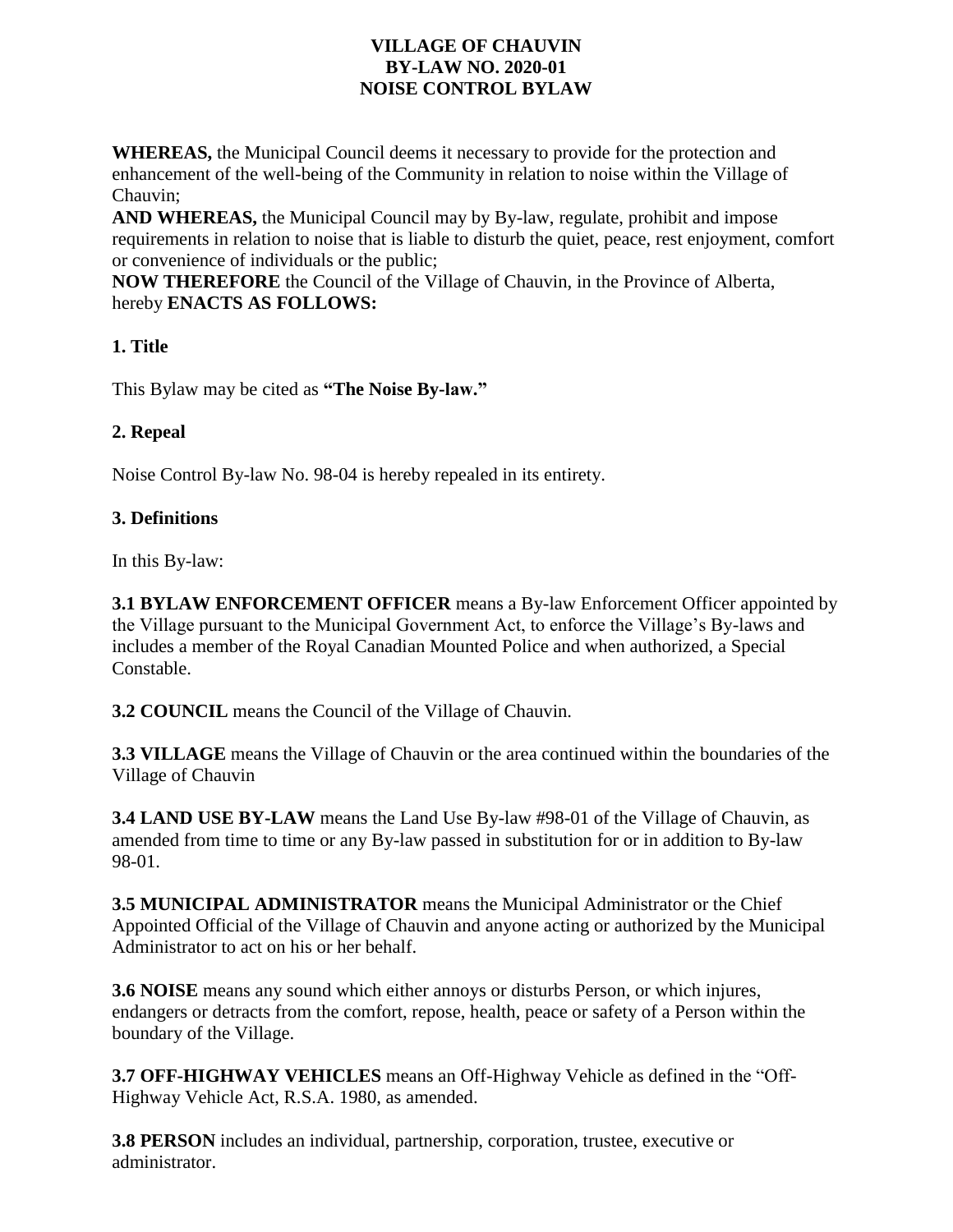**3.9 RESIDENTIAL BUILDING** means a building which is constructed as a dwelling for human beings and includes a hotel or motel.

**3.10 SIGNALING DEVICES** means a horn, gong, bell, klaxon or other device producing an audible sound for the purpose of drawing a person's attention to an approaching vehicle, including a bicycle.

### **4. Prohibited Noises and Sounds**

(1) No person, or owner, tenant or occupier of real property may make or cause, or permit to be made or caused, any noise or sound including amplified music which disturbs the quiet, peace, rest enjoyment, comfort or convenience of the neighborhood or person(s) in the vicinity.

(2) No person may keep any animal or bird which by its calls, cries, barks, or other noises disturbs the quiet, peace, rest, enjoyment, comfort, or convenience of the neighborhood or of person(s) in the vicinity.

### **5. Objectionable noises and sounds**

(1) Any calls cries, barks or other noises made by an animal which are audible outside the premises or parcel where the animal is kept between the hours of 10:00 p.m. and 6:30 a.m. or the sound made by any animal or bird continually, sporadically or erratically at any time of the day for any period of time in excess of ten minutes; and

(2) Any amplified music or speech which is audible outside the parcel, premises or location where it originates or is reproduced, between the hours of 10:00 p.m. and 6:30 a.m.; and no person may cause or permit such noises or sounds to be made.

3) Where a person has care and control of a motor vehicle of any type on a street in a residential zone at any time operates it in such a way as to unduly disturb the residents of that street, they are guilty of an offence under this By-law in addition to and not in substitution for any offence of which they may be guilty under the Highway Traffic Act.

4) No person shall operate any powered equipment in a residential zone between the hours of:

> Weekdays – 6:30 a.m. and 10:00 p.m. Weekends – 6:30 a.m. and 10:00 p.m.

#### **6. Exemptions**

This Bylaw does not apply to:

1) police, fire ambulance or other emergency vehicles proceeding upon an emergency;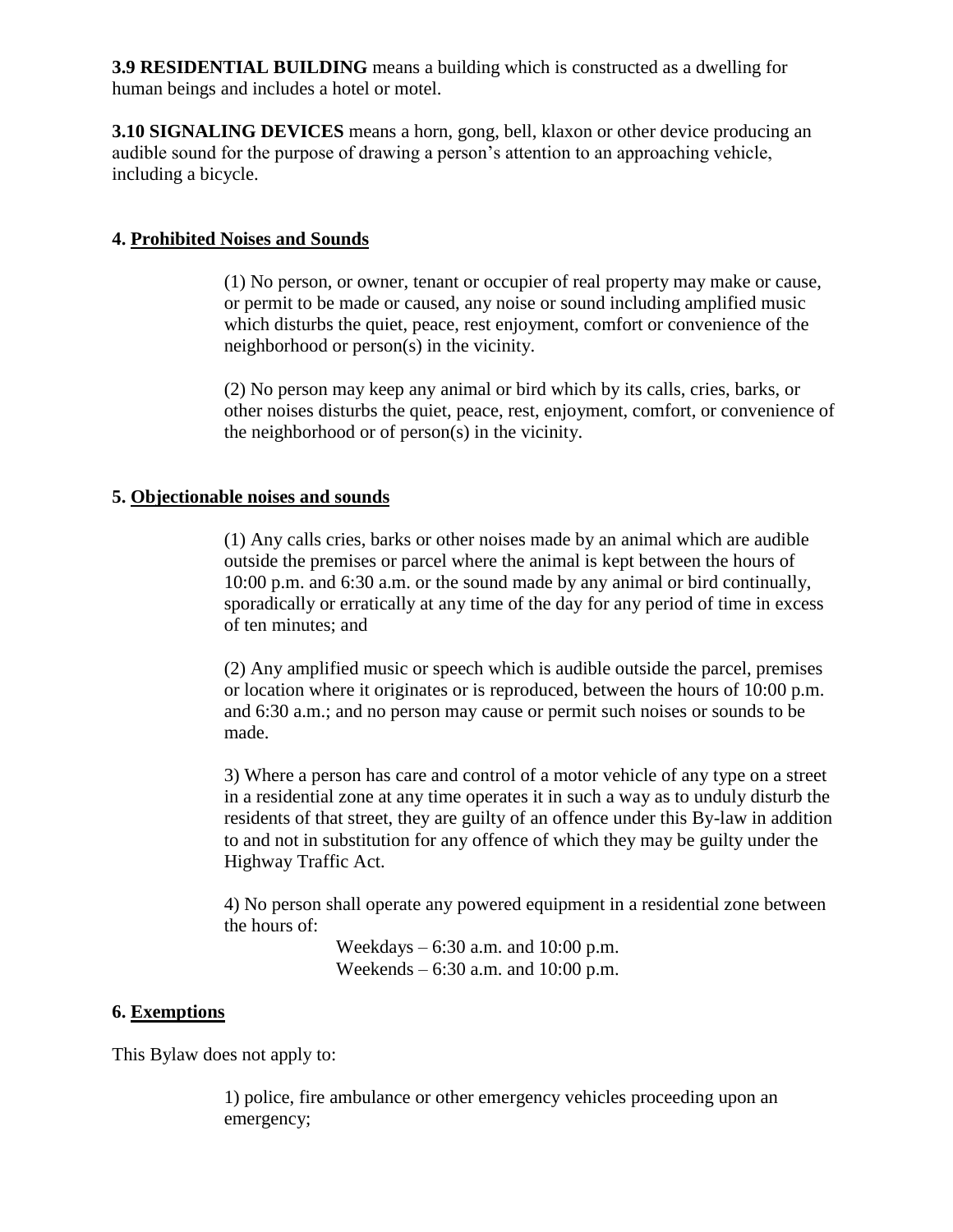2) the excavation, construction, or infrastructure work of any kind, or repairing of bridges, streets, highways or lands by the Village of Chauvin or by the Ministry of Transportation and Highways or agents acting on their behalf;

3) the operation of maintenance, lawn mowing or power gardening equipment by the Village of Chauvin or the Ministry of Transportation and Infrastructure or agent acting on their behalf;

4) snow removal or street cleaning operations by the Village, Ministry of Transportation, or contractors hired by local business or residential properties;

5) the placement, demolition, construction, reconstruction, alteration, repair, of any building, structure or thing between the hours of 6:30 a.m. and 10:00 p.m.;

6) the operation of a public address system required under a building or fire code;

7) the use of bells or chimes for the announcing of public worship services;

8) the sounding of a horn or other signaling device upon any vehicle, boat or train where such sounding is properly and necessarily used as a danger or warning signal;

9) a lawnmower, power gardening equipment, or power tools operated between the hours of 6:30 a.m. and 10:00 p.m.;

10) the use, in a reasonable manner, of any apparatus or mechanism for the amplification of the human voice or of music in a public place in connection with any duly authorized public meeting, public celebration or other public gathering;

11) Persons and their agents, servants, and employees or independent contractors under contract therewith and their agents, servants and employees who are engaged in work of an essential or emergency nature and being done for the primary purpose of ensuring the health, safety or welfare of the residents of the Municipality;

12) Commercial or Industrial business operations undertaking their usual operations in Commercial zones.

#### **7. Offences and Penalties**

1) Any person who contravenes any provision of this Bylaw, or who suffers or permits any act or thing to be done in contravention of any provision of this Bylaw, or who neglects to do or refrains from doing anything required to be done by any provision of this Bylaw, commits an offence against this Bylaw and is subject to:

(a) a minimum of One Hundred Dollars (\$100.00) and a maximum of Five Thousand Dollars (\$5000.00).

b) under no circumstances shall any Person contravening any provision of this By-law be subject to the penalty of imprisonment.